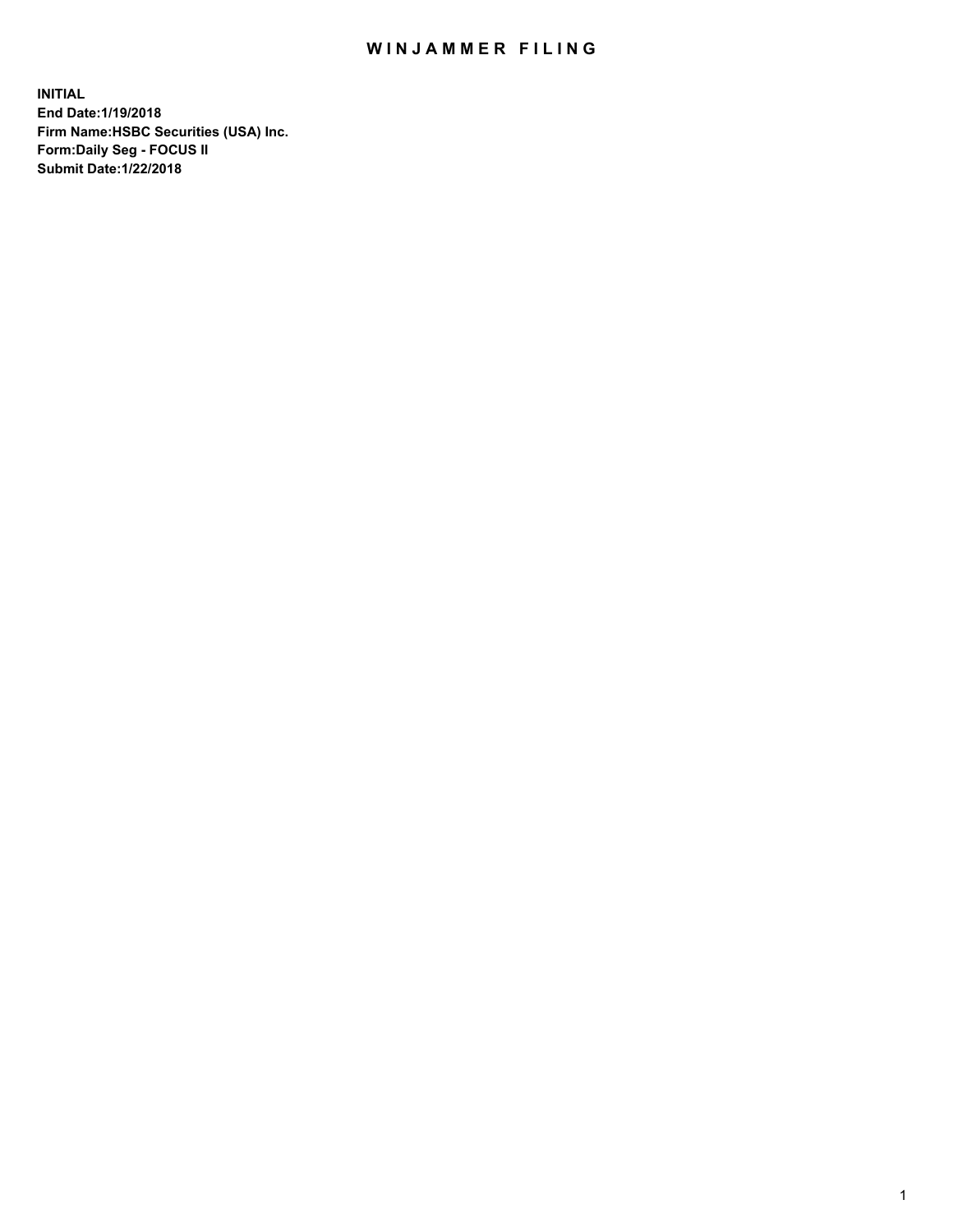## **INITIAL End Date:1/19/2018 Firm Name:HSBC Securities (USA) Inc. Form:Daily Seg - FOCUS II Submit Date:1/22/2018 Daily Segregation - Cover Page**

| Name of Company<br><b>Contact Name</b><br><b>Contact Phone Number</b><br><b>Contact Email Address</b>                                                                                                                                                                                                                         | <b>HSBC Securities (USA) Inc.</b><br><b>Michael Vacca</b><br>212-525-7951<br>michael.Vacca@us.hsbc.com |
|-------------------------------------------------------------------------------------------------------------------------------------------------------------------------------------------------------------------------------------------------------------------------------------------------------------------------------|--------------------------------------------------------------------------------------------------------|
| FCM's Customer Segregated Funds Residual Interest Target (choose one):<br>a. Minimum dollar amount: ; or<br>b. Minimum percentage of customer segregated funds required:%; or<br>c. Dollar amount range between: and; or<br>d. Percentage range of customer segregated funds required between:% and%.                         | 98,000,000<br><u>0</u><br>0 <sub>0</sub><br>0 <sub>0</sub>                                             |
| FCM's Customer Secured Amount Funds Residual Interest Target (choose one):<br>a. Minimum dollar amount: ; or<br>b. Minimum percentage of customer secured funds required:%; or<br>c. Dollar amount range between: and; or<br>d. Percentage range of customer secured funds required between: % and %.                         | 25,000,000<br><u>0</u><br><u>00</u><br>0 <sub>0</sub>                                                  |
| FCM's Cleared Swaps Customer Collateral Residual Interest Target (choose one):<br>a. Minimum dollar amount: ; or<br>b. Minimum percentage of cleared swaps customer collateral required:%; or<br>c. Dollar amount range between: and; or<br>d. Percentage range of cleared swaps customer collateral required between:% and%. | 122,000,000<br>₫<br>00<br><u>00</u>                                                                    |

Attach supporting documents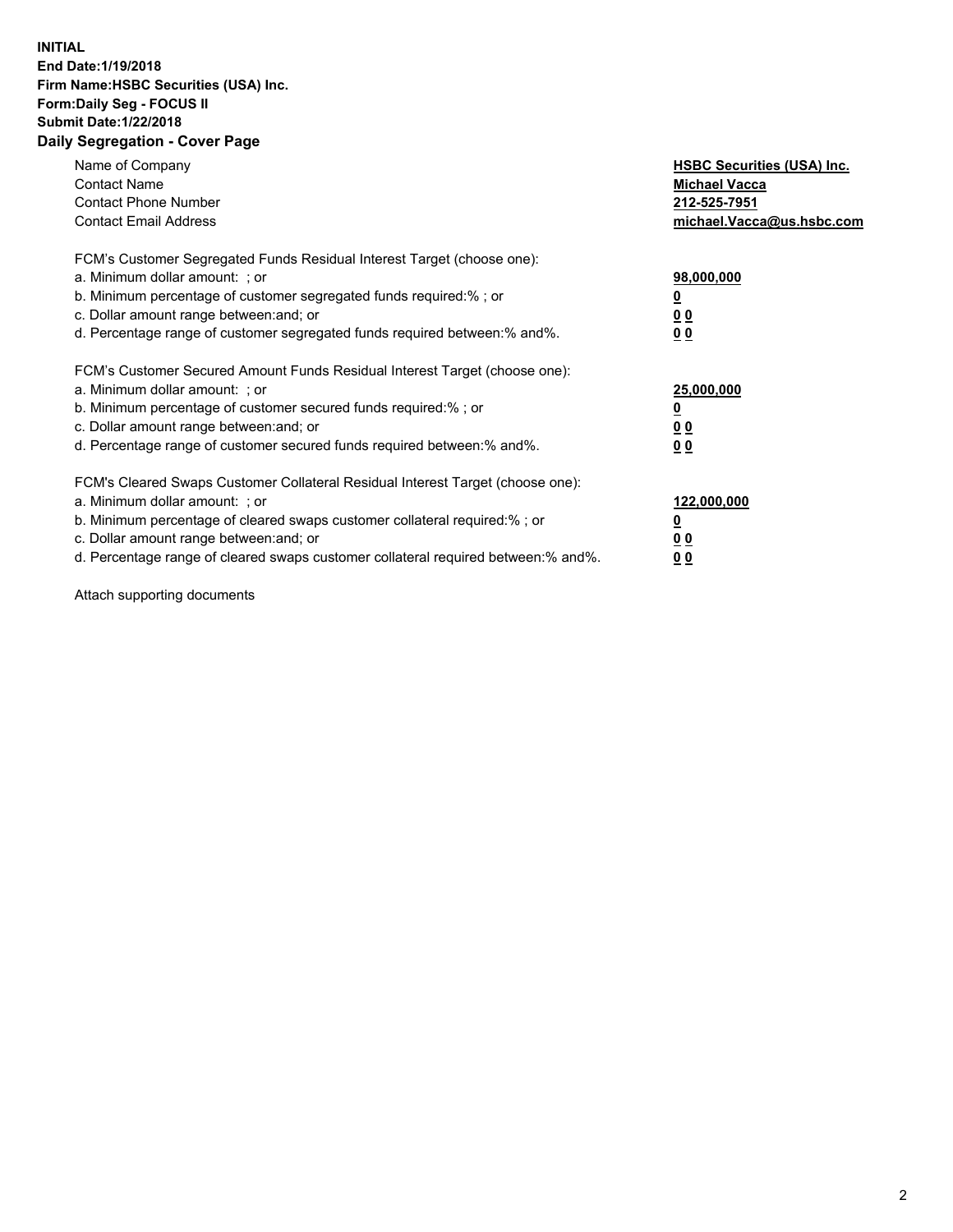**INITIAL End Date:1/19/2018 Firm Name:HSBC Securities (USA) Inc. Form:Daily Seg - FOCUS II Submit Date:1/22/2018 Daily Segregation - Secured Amounts** Foreign Futures and Foreign Options Secured Amounts Amount required to be set aside pursuant to law, rule or regulation of a foreign government or a rule of a self-regulatory organization authorized thereunder 1. Net ledger balance - Foreign Futures and Foreign Option Trading - All Customers A. Cash **76,716,197** [7315] B. Securities (at market) **90,845,130** [7317] 2. Net unrealized profit (loss) in open futures contracts traded on a foreign board of trade **-43,791,126** [7325] 3. Exchange traded options a. Market value of open option contracts purchased on a foreign board of trade **0** [7335] b. Market value of open contracts granted (sold) on a foreign board of trade **0** [7337] 4. Net equity (deficit) (add lines 1. 2. and 3.) **123,770,201** [7345] 5. Account liquidating to a deficit and account with a debit balances - gross amount **5,448,056** [7351] Less: amount offset by customer owned securities **-2,591,385** [7352] **2,856,671** [7354] 6. Amount required to be set aside as the secured amount - Net Liquidating Equity Method (add lines 4 and 5)

7. Greater of amount required to be set aside pursuant to foreign jurisdiction (above) or line 6.

## FUNDS DEPOSITED IN SEPARATE REGULATION 30.7 ACCOUNTS

1. Cash in banks

- A. Banks located in the United States **50,070,190** [7500]
- B. Other banks qualified under Regulation 30.7 **0** [7520] **50,070,190** [7530]
- 2. Securities
	- A. In safekeeping with banks located in the United States **27,823,691** [7540]
	- B. In safekeeping with other banks qualified under Regulation 30.7 **0** [7560] **27,823,691** [7570]
- 3. Equities with registered futures commission merchants
	- A. Cash **0** [7580]
		-
	- C. Unrealized gain (loss) on open futures contracts **0** [7600]
	- D. Value of long option contracts **0** [7610]
	- E. Value of short option contracts **0** [7615] **0** [7620]
- 4. Amounts held by clearing organizations of foreign boards of trade
	- A. Cash **0** [7640]
		-
	- C. Amount due to (from) clearing organization daily variation **0** [7660]
	- D. Value of long option contracts **0** [7670]
	- E. Value of short option contracts **0** [7675] **0** [7680]
- 5. Amounts held by members of foreign boards of trade
	-
	-
	- C. Unrealized gain (loss) on open futures contracts **-43,791,126** [7720]
	- D. Value of long option contracts **0** [7730]
	- E. Value of short option contracts **0** [7735] **83,224,953** [7740]
- 6. Amounts with other depositories designated by a foreign board of trade **0** [7760]
- 7. Segregated funds on hand **0** [7765]
- 8. Total funds in separate section 30.7 accounts **161,118,834** [7770]
- 9. Excess (deficiency) Set Aside for Secured Amount (subtract line 7 Secured Statement Page 1 from Line 8)
- 10. Management Target Amount for Excess funds in separate section 30.7 accounts **25,000,000** [7780]
- 11. Excess (deficiency) funds in separate 30.7 accounts over (under) Management Target **9,491,962** [7785]

**0** [7305]

**126,626,872** [7355]

**126,626,872** [7360]

B. Securities **0** [7590]

B. Securities **0** [7650]

 A. Cash **63,994,640** [7700] B. Securities **63,021,439** [7710]

**34,491,962** [7380]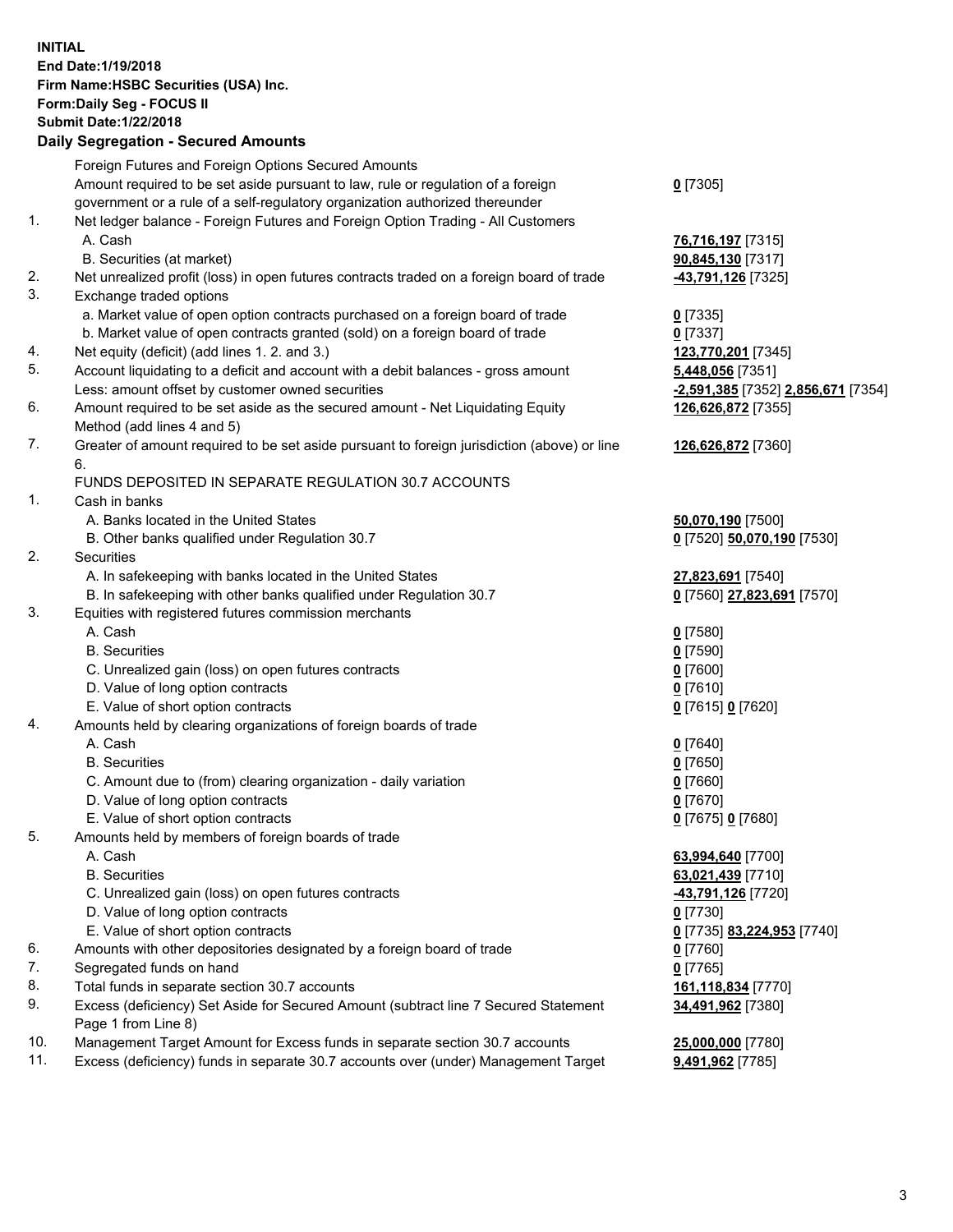**INITIAL End Date:1/19/2018 Firm Name:HSBC Securities (USA) Inc. Form:Daily Seg - FOCUS II Submit Date:1/22/2018 Daily Segregation - Segregation Statement** SEGREGATION REQUIREMENTS(Section 4d(2) of the CEAct) 1. Net ledger balance A. Cash **-243,184,250** [7010] B. Securities (at market) **915,544,700** [7020] 2. Net unrealized profit (loss) in open futures contracts traded on a contract market **606,371,667** [7030] 3. Exchange traded options A. Add market value of open option contracts purchased on a contract market **80,716,072** [7032] B. Deduct market value of open option contracts granted (sold) on a contract market **-13,696,160** [7033] 4. Net equity (deficit) (add lines 1, 2 and 3) **1,345,752,029** [7040] 5. Accounts liquidating to a deficit and accounts with debit balances - gross amount **14,506,150** [7045] Less: amount offset by customer securities **-14,463,274** [7047] **42,876** [7050] 6. Amount required to be segregated (add lines 4 and 5) **1,345,794,905** [7060] FUNDS IN SEGREGATED ACCOUNTS 7. Deposited in segregated funds bank accounts A. Cash **35,996,003** [7070] B. Securities representing investments of customers' funds (at market) **0** [7080] C. Securities held for particular customers or option customers in lieu of cash (at market) **171,734,033** [7090] 8. Margins on deposit with derivatives clearing organizations of contract markets A. Cash **406,323,693** [7100] B. Securities representing investments of customers' funds (at market) **0** [7110] C. Securities held for particular customers or option customers in lieu of cash (at market) **728,151,057** [7120] 9. Net settlement from (to) derivatives clearing organizations of contract markets **21,816,041** [7130] 10. Exchange traded options A. Value of open long option contracts **80,716,072** [7132] B. Value of open short option contracts **-13,696,160** [7133] 11. Net equities with other FCMs A. Net liquidating equity **8,683,078** [7140] B. Securities representing investments of customers' funds (at market) **0** [7160] C. Securities held for particular customers or option customers in lieu of cash (at market) **0** [7170] 12. Segregated funds on hand **15,659,610** [7150] 13. Total amount in segregation (add lines 7 through 12) **1,455,383,427** [7180] 14. Excess (deficiency) funds in segregation (subtract line 6 from line 13) **109,588,522** [7190] 15. Management Target Amount for Excess funds in segregation **98,000,000** [7194]

16. Excess (deficiency) funds in segregation over (under) Management Target Amount Excess

**11,588,522** [7198]